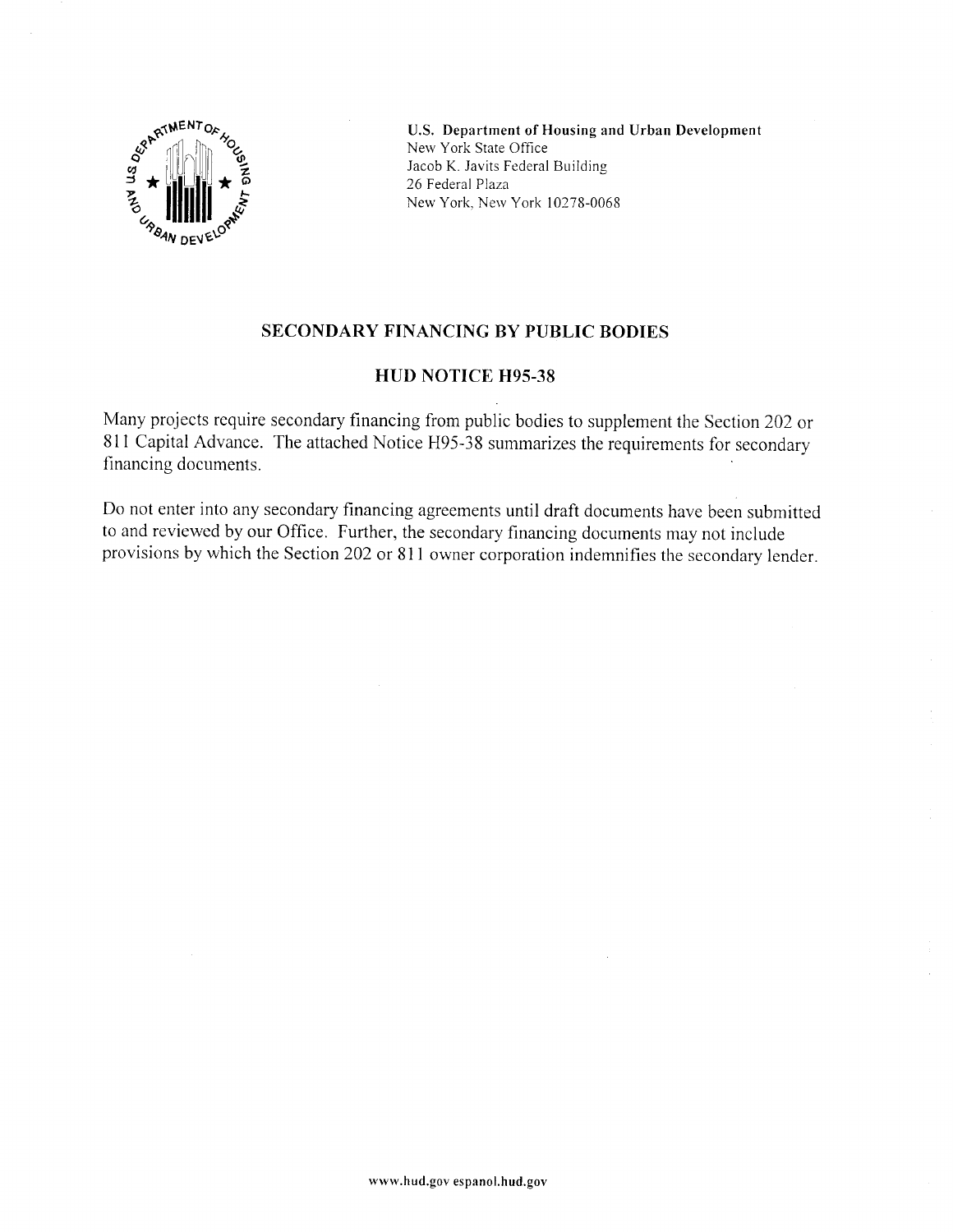

U.S. Department of Housing and Urban Development

HOUSING

Special Attention of:

Notice  $H$  95-38 (HUD)

All State and Area Coordinators, All Directors of Housing, All Multifamily Housing Directors

 $\cdot$  Issued: 05/03/95 Expires: 05/31/96

Cross References:

Notice 90-1

Subject.

Secondary Financing by Public Bodies for Section 202 and 811 Projects

Purpose: The purpose of this Notice is to advise offices of the Department's policy regarding the use of Public Body funds for secondary financing of Section 202 and Section 811 projects.

Background: Sponsors of Section 202 and 811 projects continue to approach state and local public bodies for secondary financing due to problems related to front end cash requirements and cash requirements related to project management. Public bodies have expressed interest in providing such financing on favorable terms. The Department is willing to entertain such requests. Previously (per H 90-1 HUD, as reinstated) each such request was to be submitted to Headquarters, along with the proposed mortgage documents, for approval on a case-by-case basis. Secondary financing by other than public bodies may be authorized on a case-by-case basis. Such proposals must be submitted to Headquarters for review and approval.

Policy: In order to expedite the handling of such requests III. and to deliver these services in accordance with revised delegations and redelegations of authority to the HUD State and Area Offices, each such request is to be submitted to the appropriate State or Area Office for review and approval. The Chief Counsel for that Office will review the secondary financing documents and make recommendations to the appropriate Multifamily Housing Director. The State or Area Multifamily Housing Director will review the comments from the Chief Counsel and request the owner/borrower to make modifications to the documents as appropriate.

HMR : Distribution:  $W-3-1$ ,  $W-2(OC)(H)(Z)$ ,  $W-3(A)(H)(ZAOO)$ ,  $W-4(H)$ ,  $R-1$ ,  $R-3$ ,  $R-3-1(H)(RC), R-3-2, R-3-3, R-6, R-6-1, R-6-2, R-7, R-7-1, R-2, R-8, R-8-1$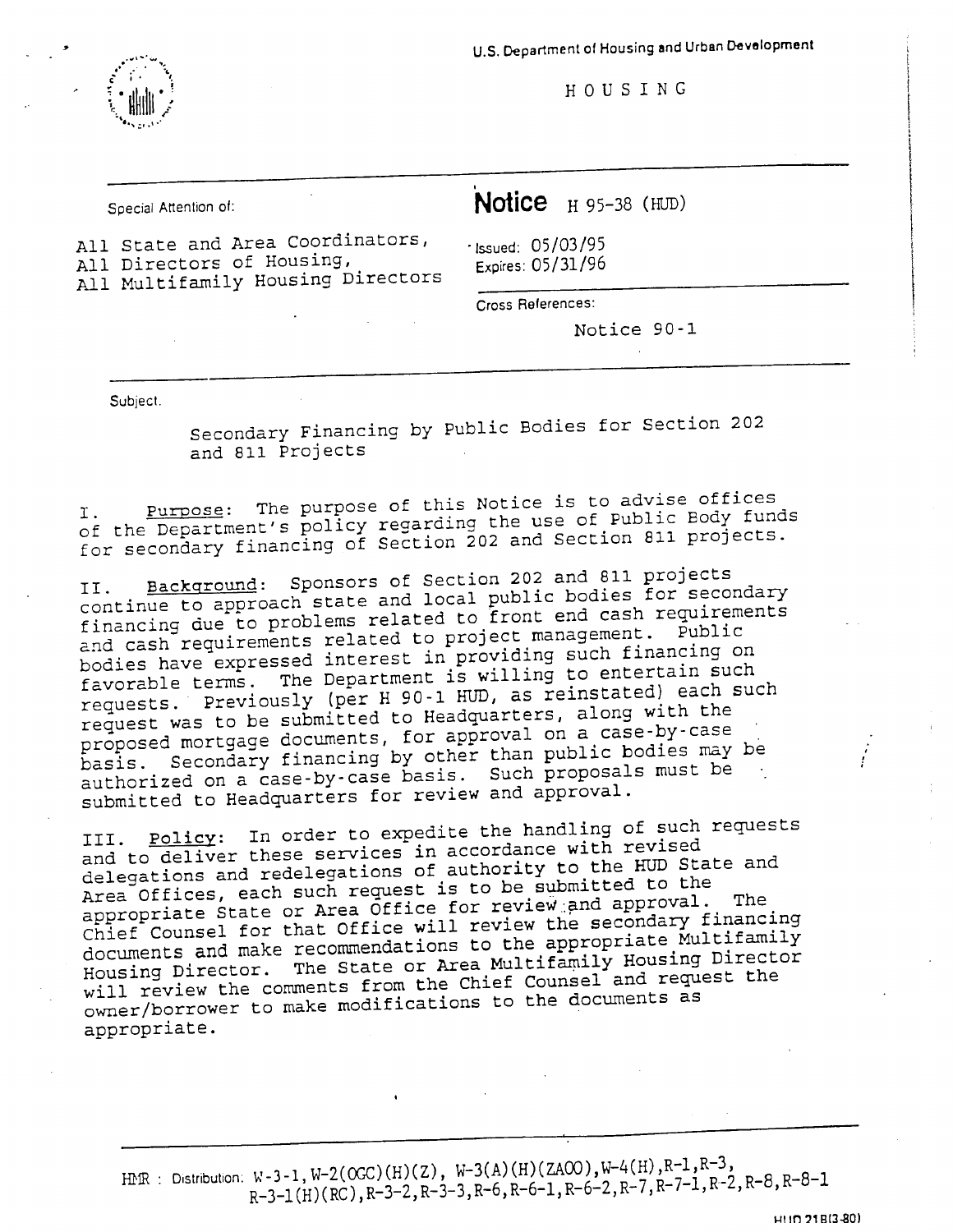First, the documents must be determined by the Chief Counsel to be legally acceptable, then, the secondary financing documents<br>are reviewed by the State or Area Multifamily Housing Director. The documents are approvable by the State or Area Multifamily Housing Director if:

- It is by a public body.  $(1)$
- It does not become due and payable in whole or in part until  $(2)$ the Section 202 or 811 capital advance (mortgage and note) is fully amortized, except in the following two cases:
	- (a) payments can be made on the second mortgage prior to full amortization from Residual Receipts, to the extent available after approval by the local HUD Office; or
	- (b) the sponsor agrees to make payments from its own funds, and such funds do not come from the Section 202 or 811 project.
- (3) The Owner/Borrower's compliance with HUD requirements satisfies the requirements of the second mortgage holder. The second mortgage holder cannot impose any requirements which interfere or conflict with HUD's requirements concerning the project's development or operation; nor can they in any way jeopardize the continued operation of the project on terms at least as favorable to existing as well as future tenants.
- No default under the second mortgage is declared without  $(4)$ HUD approval.
- HUD approval of a Transfer of Physical Assets (TPA)  $(5)$ constitutes approval of the TPA by the second mortgage holder.

Secondary financing by public bodies in Section 202/811 projects may be used for any purpose related to development and/or management of the project, except for the minimum capital investment or items that would change the character of the project, such as nursing stations. Examples of items that could be covered by such secondary loans are excess land costs, unusual off-site costs, excess amenities and the cost of major structural repairs. Examples of items that would not be permissible for inclusion in secondary loans would be amenities that would raise the operating expenses such as swimming pools (unless the owner is prepared to pay such operating expenses out of its own or other non-HUD funds).

The only exception to the above policy involves the Department's Community Development Block Grant (CDBG) Program.